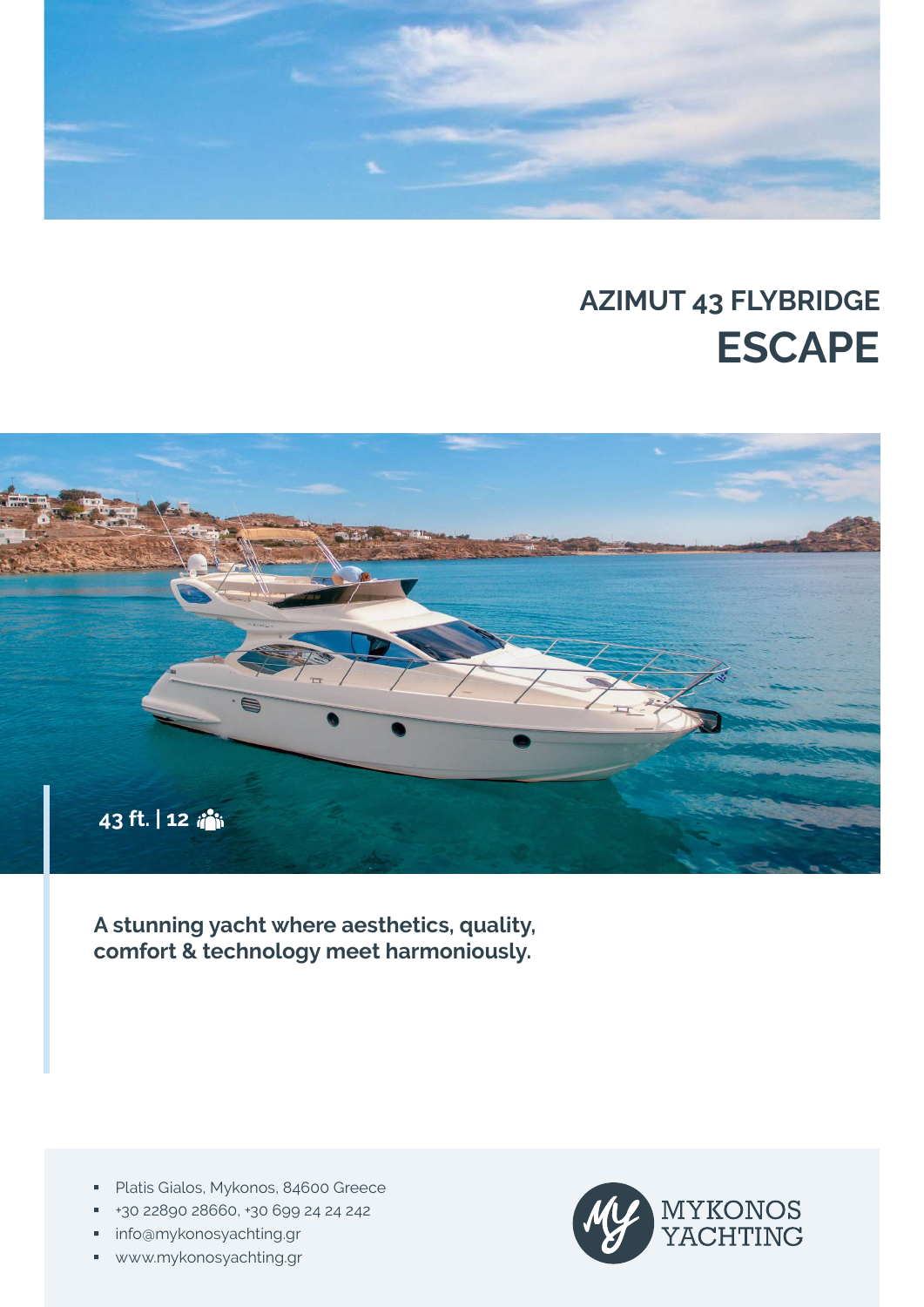



"**Escape**", our Azimut 43 Flybridge, is a stunning yacht in which aesthetics, quality, comfort and technology meet in the most impressive and harmonious way. Designed with the philosophy of efficient use of space in mind, she is dedicated to the selective ones, who know the importance of balancing absolute comfort with an impeccable sophistication.

Her distinctive flybridge is bound to impress you with its aft-surround seating, which beautifully blends with all the outstanding exterior spaces; this is definitely the spot where you will spend your most laid-back afternoons under the unparalleled Greek sun, while admiring the stunning view and the spectacular surroundings.

This yacht has a total length of 43 feet and she is equipped and furnished to the highest of standards; at her mid-deck lower, the helm incorporates a luxurious salon. Meanwhile, the large windows illuminate the space with a huge amount of natural light, creating a bright, airy atmosphere, which compliments the elegant finish of the modern interiors. The galley is fully equipped for your convenience.

At the below decks, there is a master double bedroom, where you can relax in complete privacy, while two more guests can comfortably rest in an aft stateroom that includes two single beds, as well as a second fully equipped bathroom and shower.

Should you be dreaming of an one-of-a-kind experience or a complete "escape" in the spectacular big blue, the Azimut 43 Flybridge is the right choice for you.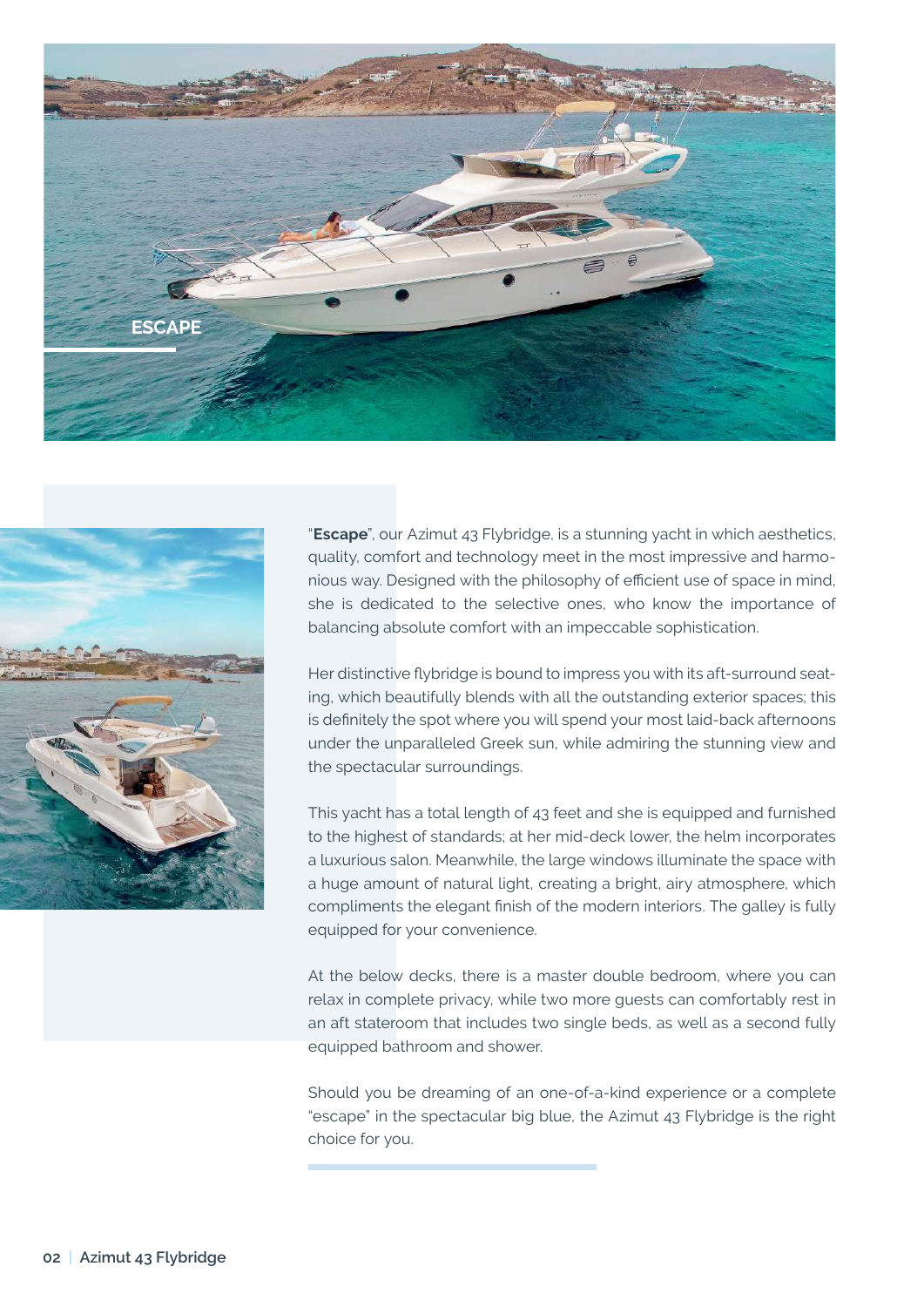



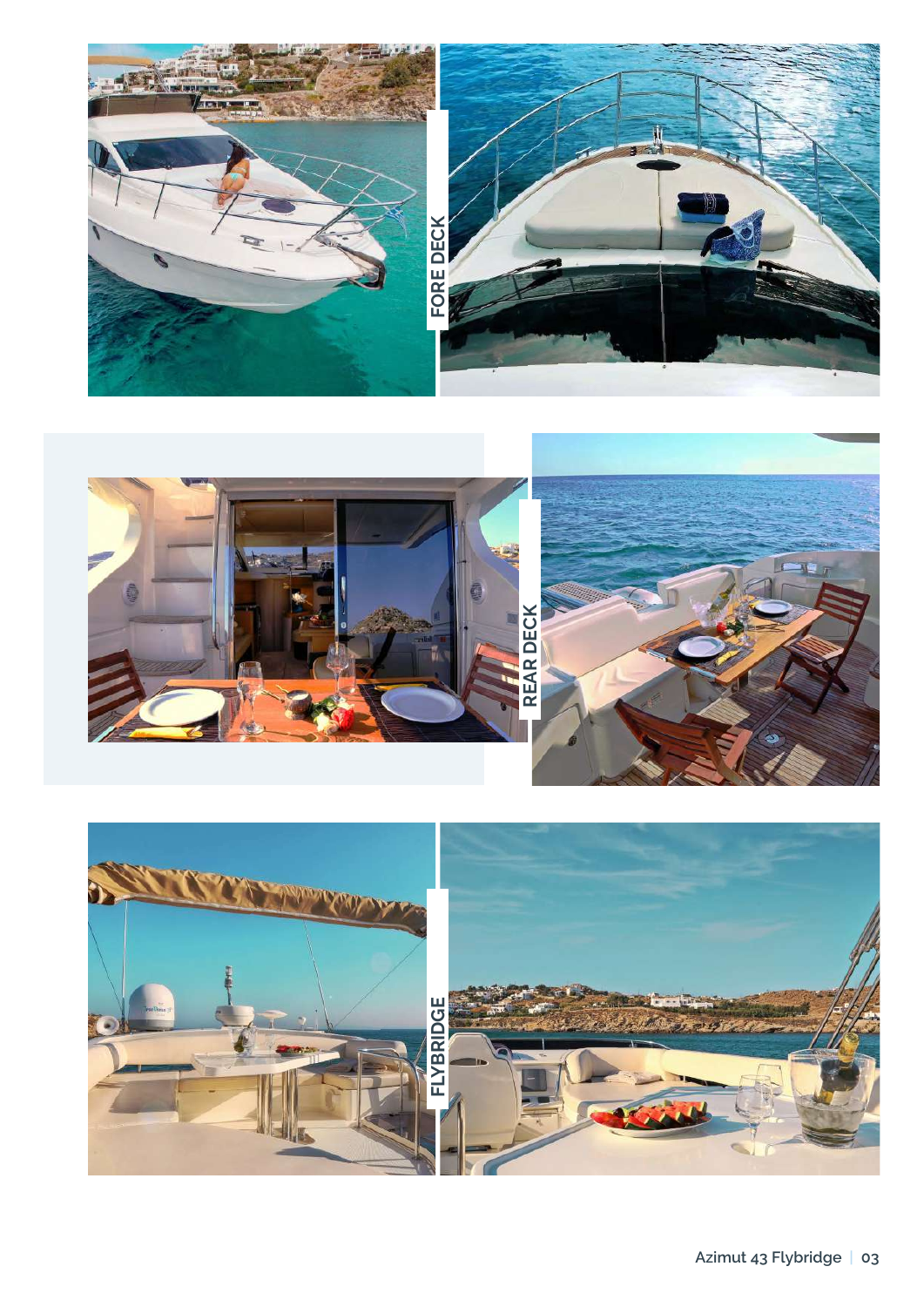

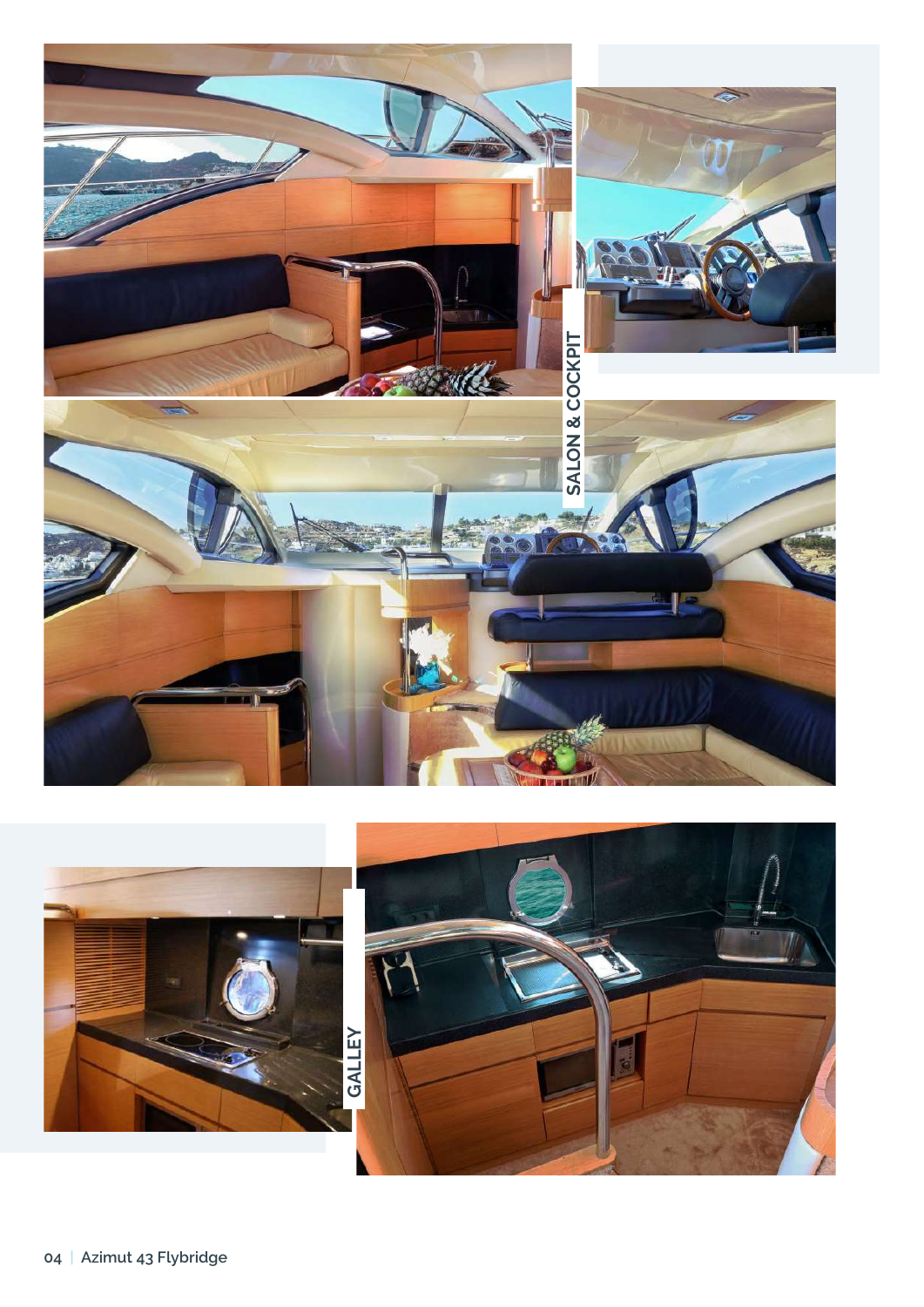